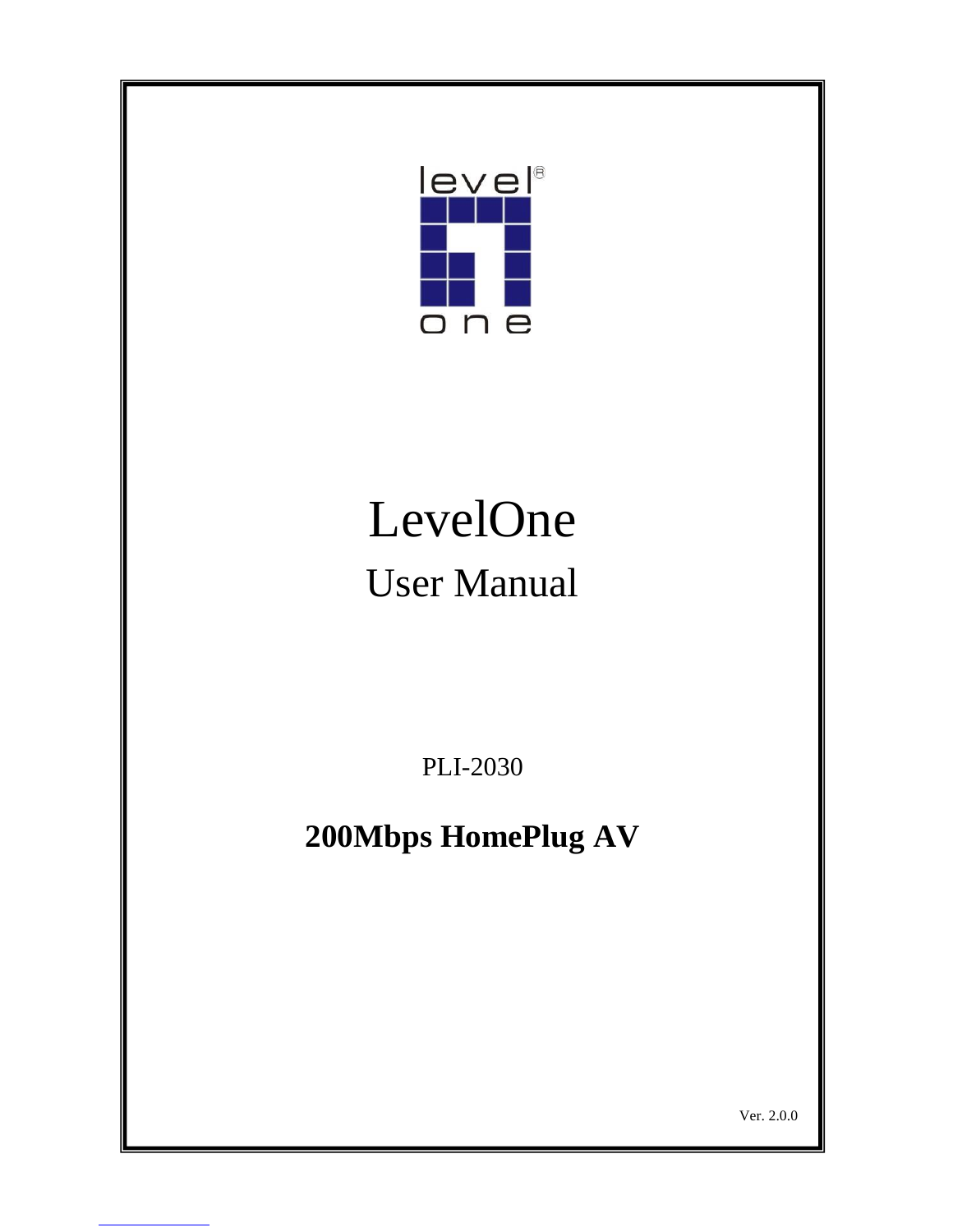# **Safety**

### **FCC**

This equipment has been tested and found to comply with Part 15 Class B of the FCC Rules. Operation is subject to the following two conditions:

- (1) This device may not cause harmful interference
- (2) This device must accept any interference received, including interference that may cause undesired operation.

### **CE**

This equipment is in compliance with the requirements of the following regulations: CE Mark, 89/336/EEC

### **RoHS**

This product is RoHS compliant.

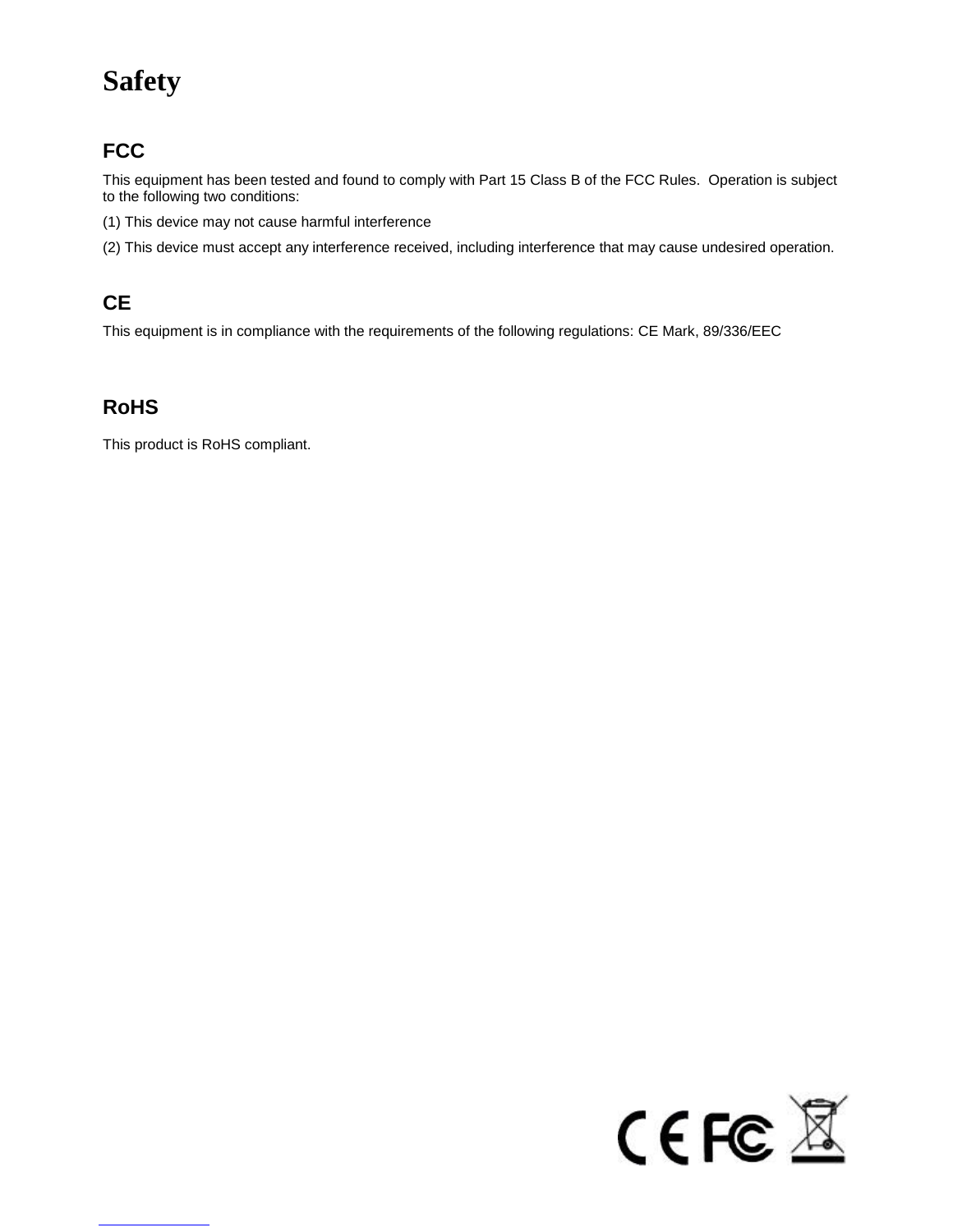# **Table of Contents**

| 13 |  |
|----|--|
|    |  |
|    |  |
|    |  |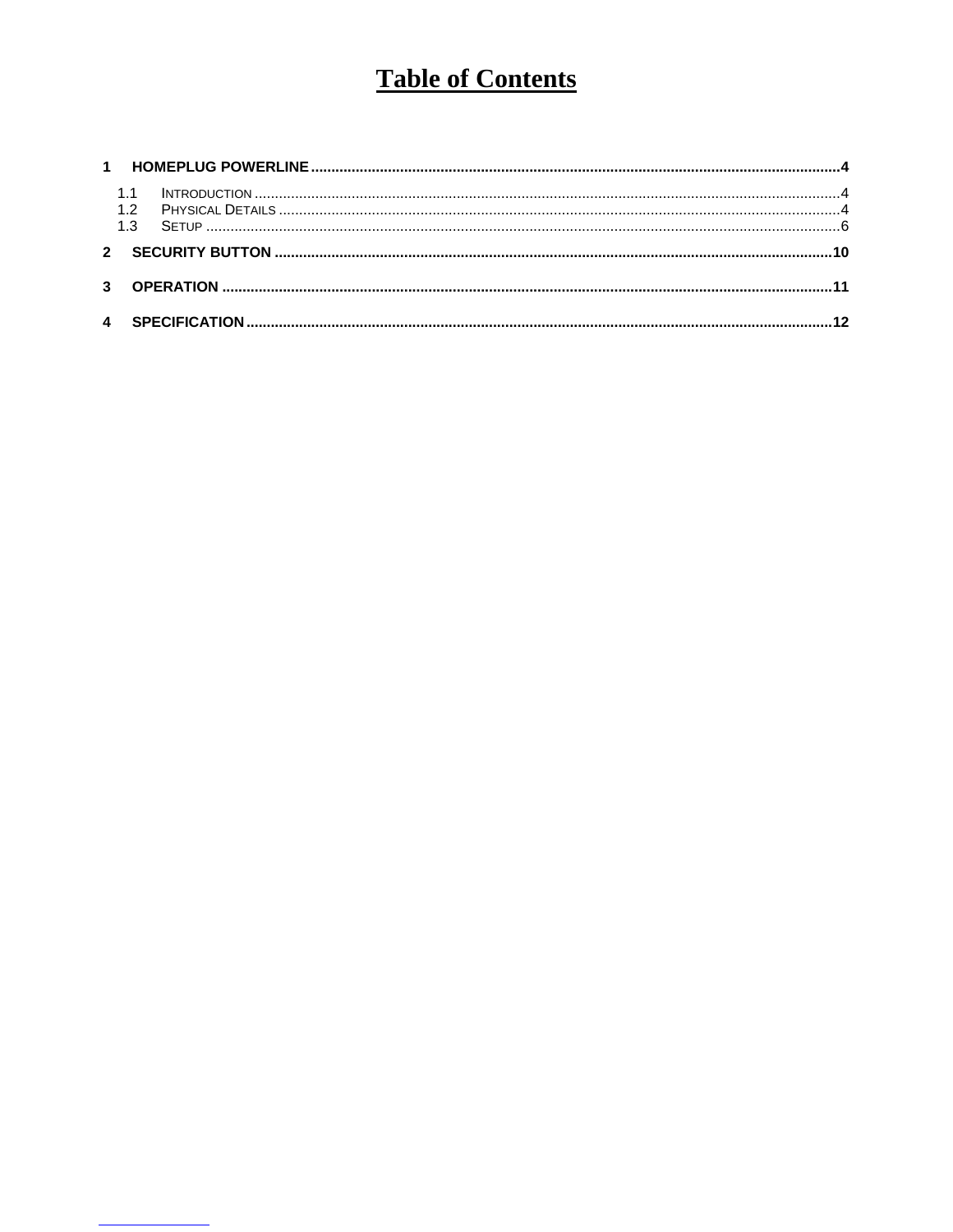### **1 HomePlug PowerLine**

HomePlug PowerLine is an excellent solution that can be used to extend your network. In the home or small office building, use HomePlug Ethernet Bridge Adapters to link multiple locations without the need to run Ethernet cable. Combined with a broadband DSL/Cable connection, every room with electrical power outlets will have easy access to high-speed Internet connection.

### **1.1 Introduction**

200Mbps HomePlug AV Ethernet Bridge allows you to connect any device which has an Ethernet port to a Powerline network. In operation, the 200Mbps HomePlug AV Ethernet Bridge is completely transparent, and simply passes data between the Ethernet port and the Powerline network. The Powerline data transfer rate can be reached up to 200Mbps. Any device may be connected to the 200Mbps HomePlug Ethernet Bridge's Ethernet port, but a Windows PC must be used for configuration.

\* Strongly recommend Windows 2000/XP/ for utility configuration

### **1.2 Physical Details**



*Figure 1: 200Mbps HomePlug AV Ethernet Bridge*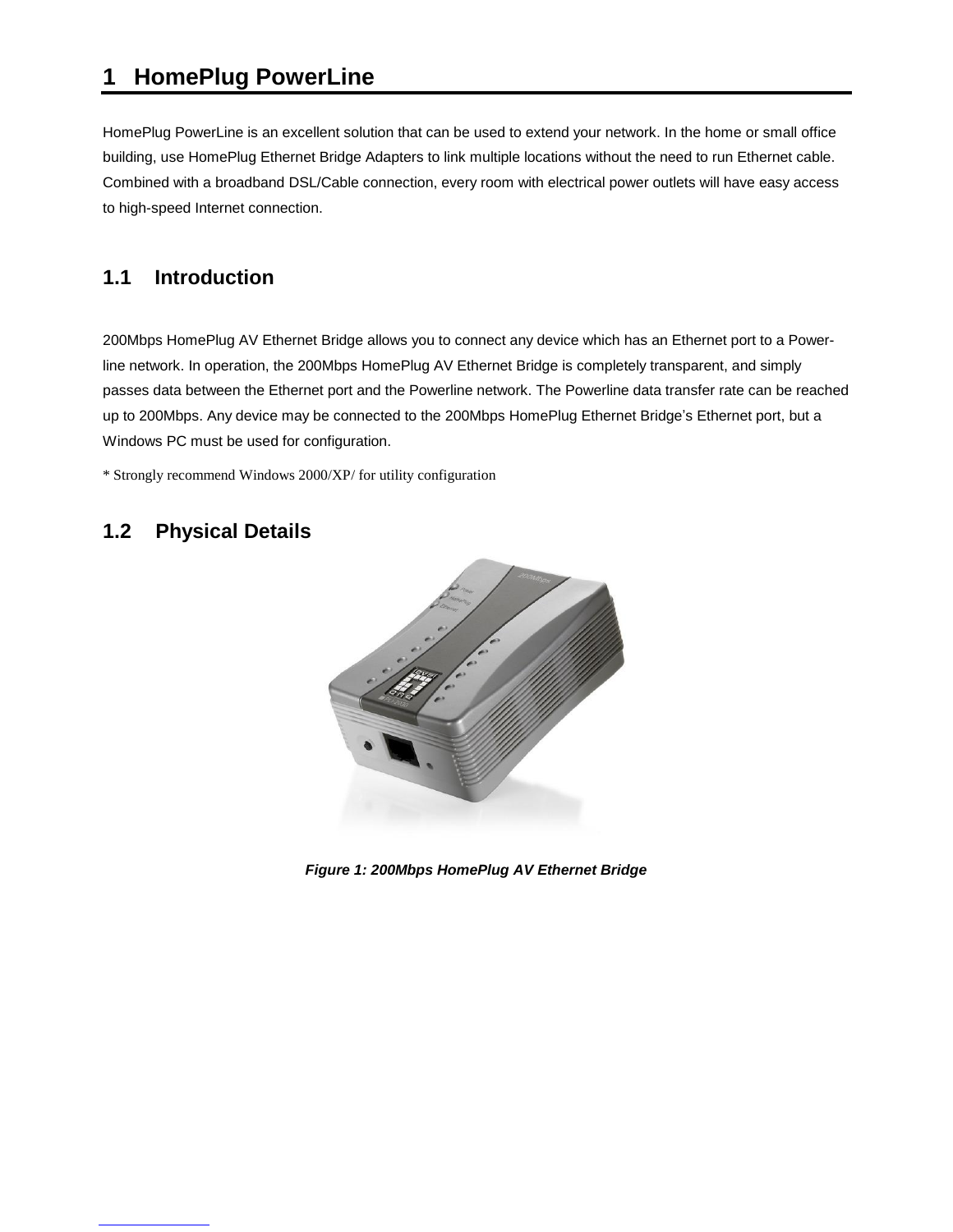#### **Front Panel LEDs**

| <b>Power</b>    | On - Normal operation.                                                                                                                                                |  |  |  |  |
|-----------------|-----------------------------------------------------------------------------------------------------------------------------------------------------------------------|--|--|--|--|
|                 | Off - No power                                                                                                                                                        |  |  |  |  |
| <b>HomePlug</b> | On - The Powerline network is active. This means that at least one other HomePlug device<br>was detected.                                                             |  |  |  |  |
|                 | Off - Powerline network is not available - no other HomePlug devices were detected.                                                                                   |  |  |  |  |
|                 | Flashing - Data is being transmitted or received via the Powerline network.                                                                                           |  |  |  |  |
|                 | * The initial HomePlug device connects to the Powerline is called CO (Coordinator) CO's<br>LED will illuminate under all circumstance.                                |  |  |  |  |
| <b>Ethernet</b> | On - Ethernet connection is active.                                                                                                                                   |  |  |  |  |
|                 | <b>Off</b> - No Ethernet connection.                                                                                                                                  |  |  |  |  |
|                 | Flashing - Data is being transmitted or received via the Ethernet Port.                                                                                               |  |  |  |  |
| <b>Security</b> | This button is designed to generate an individual network group under multiple nods (PLI-<br>2030) environment.                                                       |  |  |  |  |
|                 | Please refer to Security Button section for more details.                                                                                                             |  |  |  |  |
| Reset           | This button is used to clear ALL data and restore ALL settings to the factory default values.<br>Press and release the reset button to begin restore factory default. |  |  |  |  |

### **Rear Panel**

The rear panel contains only the AC plug and a sticker containing the 200Mbps HomePlug AV Ethernet Bridge's **Password**. (Each HomePlug device contains a unique Password.)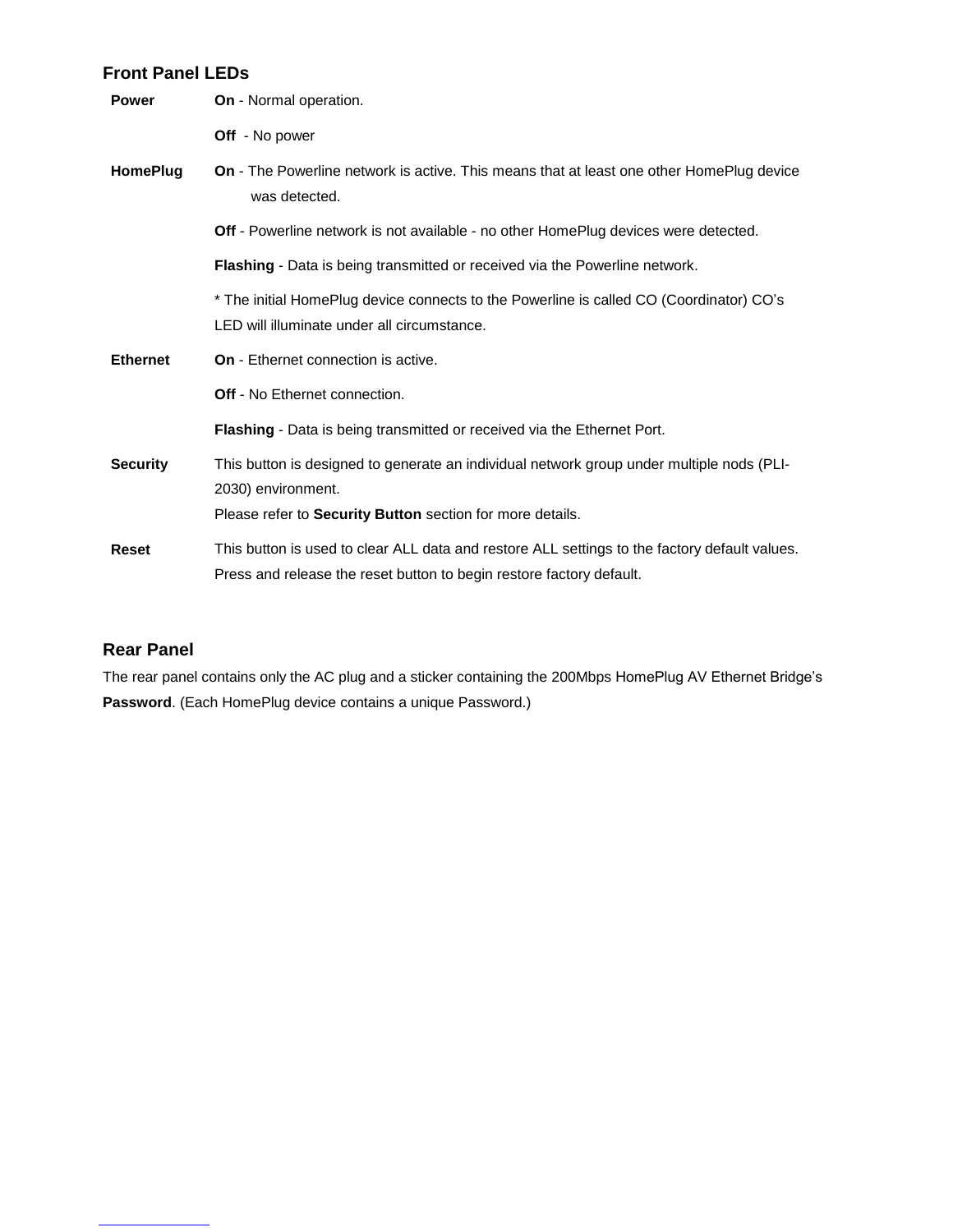### **1.3 Setup**

### **Plug and Play Installation for Homes:**

HomePlug is plug and play device; user is able to plug and play without any complex configuration and settings.

Please execute the following hardware installation steps 1 to 4.

#### **CO (Coordinator) installation:**

- 1. Connect a standard LAN cable from the 200Mbps HomePlug AV Ethernet Bridge's Ethernet port to your PC or Router (DHCP Server).
- 2. Plug the 200Mbps HomePlug AV Ethernet Bridge into a power outlet.
- 3. Wait a few seconds for startup to be completed, and then check the LEDs
	- The *Power* LED should be ON.
	- The **HomePlug** LED will be ON
	- The *Ethernet* LED should be ON.

#### **Client device installation:**

Connect a standard LAN cable from the 200Mbps HomePlug AV Ethernet Bridge's Ethernet port to your PC or any other network devices with Ethernet port.

- 4. Wait a few seconds for startup to be completed, and then check the LEDs
	- The *Power* LED should be ON.
	- The **HomePlug** LED will be ON
	- The *Ethernet* LED should be ON.
- 5. Hardware Installation is now completed, enjoy HomePlug Powerline connectivity.



#### *Note*

The initial HomePlug device connects to the Powerline is called CO (Coordinator)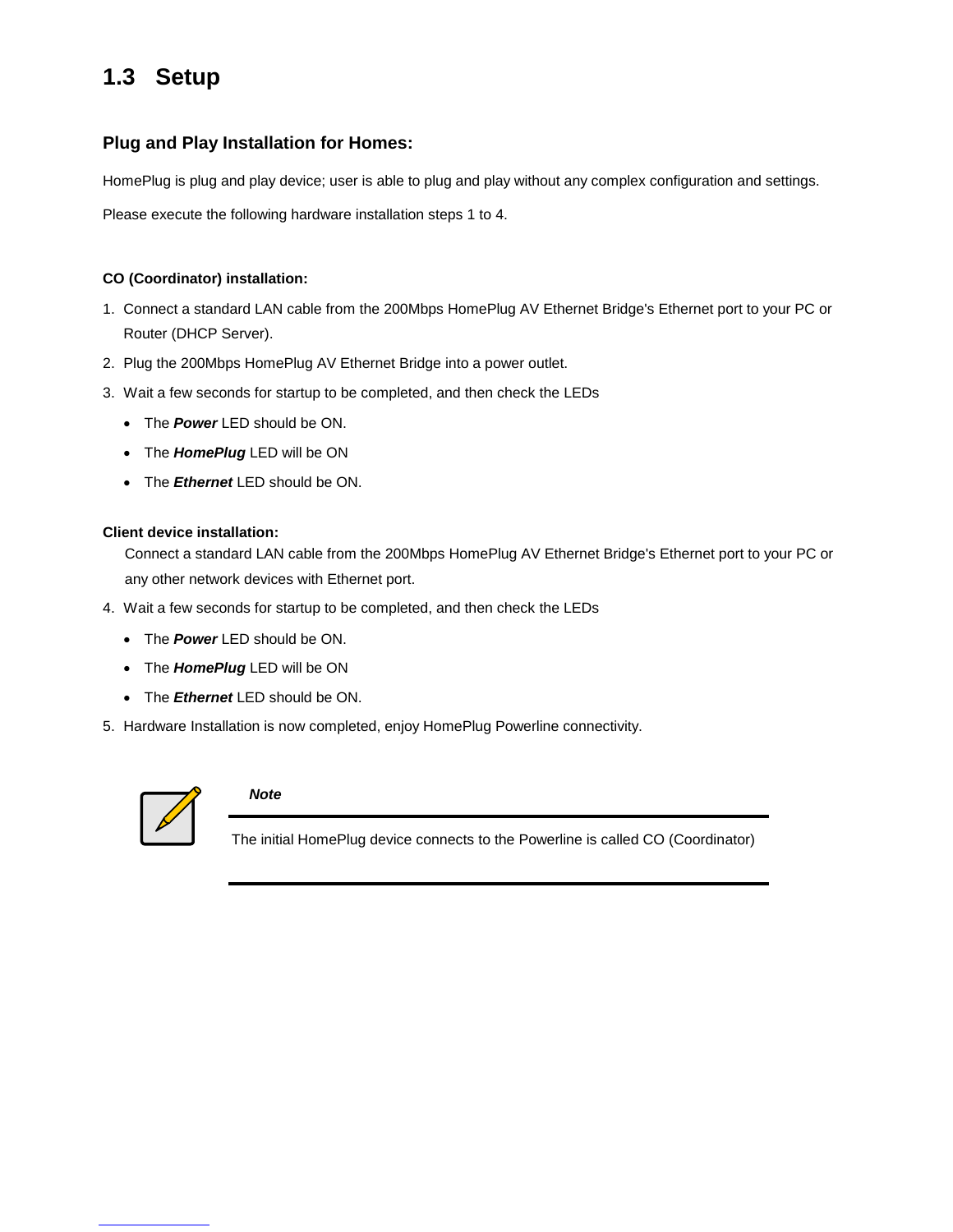### **Central Management and Software Installation**

Central management requires software utility, central management is often needed when multiple nodes (HomePlug) available under same powerline circuit environment. Configuration requires the use of Windows PC. Once configured, any device may be connected to the 200Mbps HomePlug AV Ethernet Bridge's Ethernet port. To perform configuration, follow the procedures list below.

- 1. Connect a standard LAN cable from the 200Mbps HomePlug AV Ethernet Bridge's Ethernet port to your PC or Router (DHCP Server).
- 2. Plug the 200Mbps HomePlug AV Ethernet Bridge into a power outlet.
- 3. Wait a few seconds for startup to be completed, and then check the LEDs
	- The *Power* LED should be ON.
	- The **HomePlug** LED will be ON
	- The *Ethernet* LED should be ON.
- 4. Insert the supplied CD-ROM into your Windows PC, and wait for it to start, select "Utility" from the autorun screen. If it does not start automatically, locate and run SETUP.EXE.
- 5. Follow the prompts to install the *PLI-2030* utility.
- 6. **Microsoft .NET Framework 1.1** is needed for installing *PLI-2030* utility. The wizard will check automatically whether the **Microsoft .NET Framework 1.1** was installed on your PC or not. If not, the wizard will pop up a message box. Click *OK* to install **Microsoft .NET Framework 1.1** first*.*

| Microsoft .NET Framework 1.1 Setup                              |
|-----------------------------------------------------------------|
| Would you like to install Microsoft .NET Framework 1.1 Package? |
| Cancel                                                          |

*Figure 2: Microsoft .NET Framework 1.1 Screen*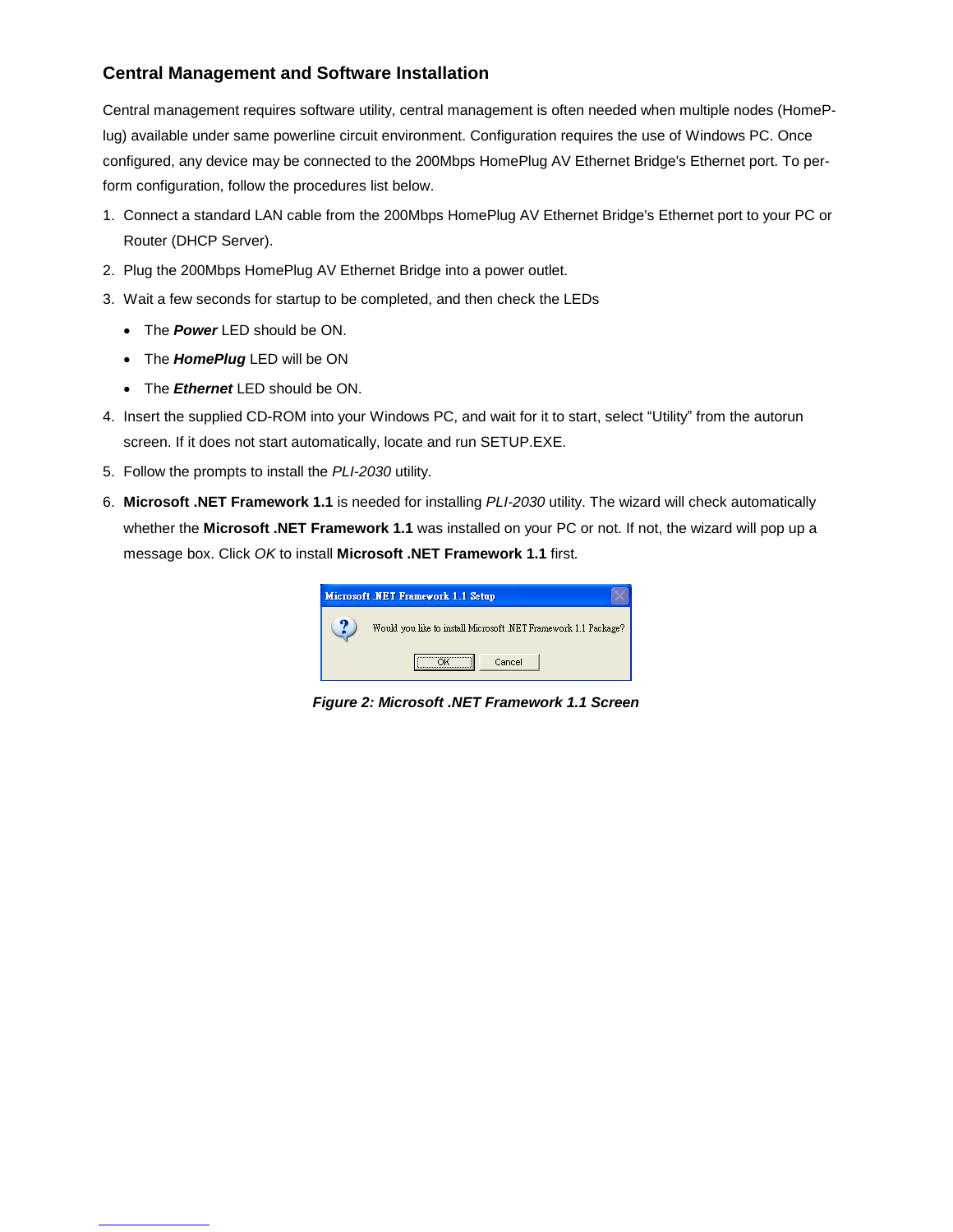7. Once installation is completed, run the *PLI-2030* utility program. The first screen (*Network* Tab) will display information of the compatible devices found.

Choose the desired device from the *Device Selection*, and the information of the selected device will be displayed in the table.

|            | MAC Address:             | 00:11:6b:12:22:e1          | 01<br>TEI:              |                       |
|------------|--------------------------|----------------------------|-------------------------|-----------------------|
|            | Network ID:              | b0f2e695666b13             | SNID:<br>$\overline{4}$ |                       |
|            | Selected STA Information |                            |                         |                       |
|            | MAC Address:             | 00:11:6b:12:22:e1          | 01<br>TEI:              |                       |
|            | Network Topology         |                            |                         |                       |
| <b>TEI</b> | <b>MAC Address</b>       | <b>Bridged MAC Address</b> | TX Coded / Raw (Mbps)   | Rx Coded / Raw (Mbps) |
|            |                          |                            |                         |                       |
|            |                          |                            |                         |                       |
|            |                          |                            |                         |                       |
|            |                          |                            |                         |                       |

*Figure 3: PLI-2030 Utility - Network Tab*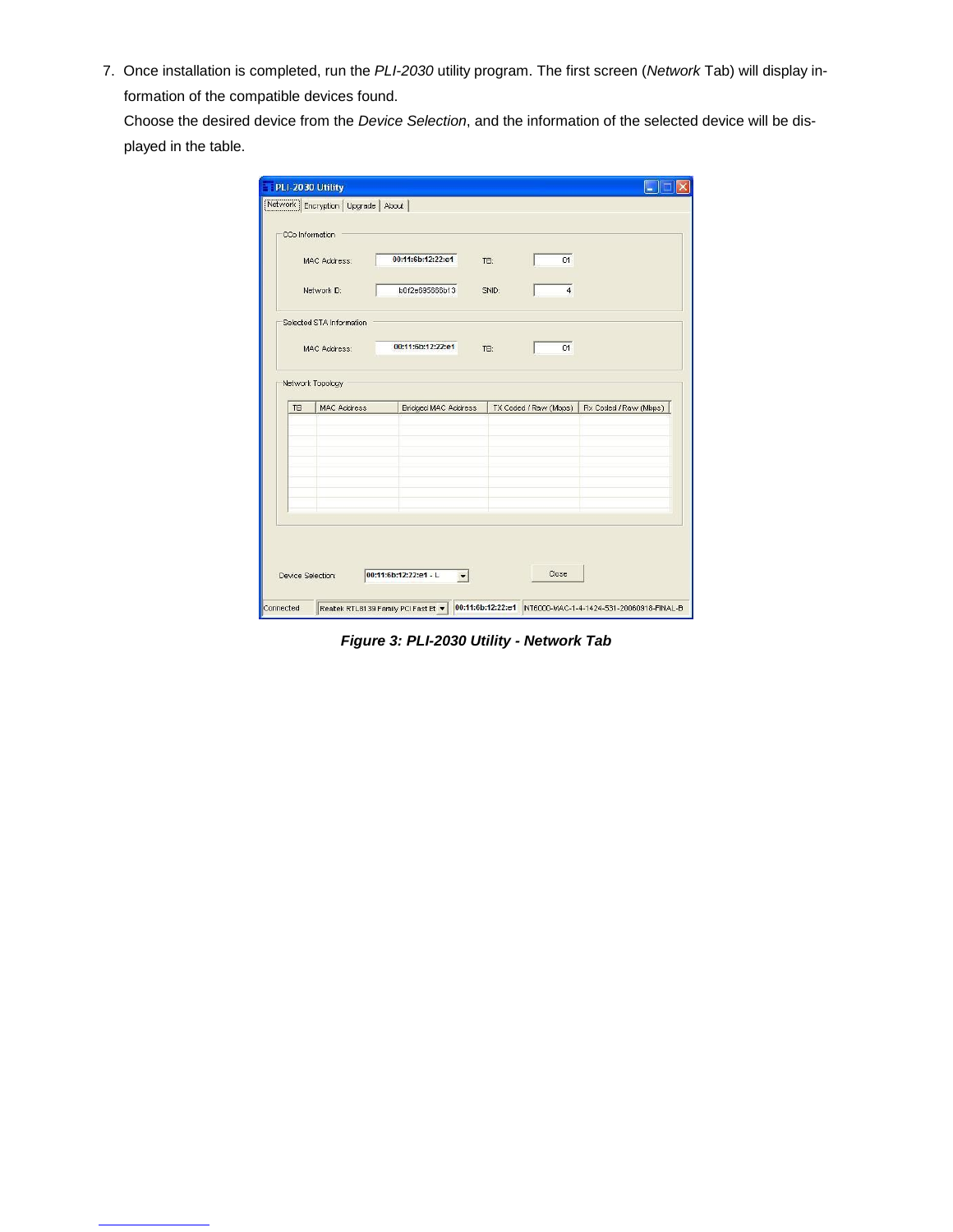8. The status bar (bottom part of the window) indicates the connection status of the HomePlug device. Click the *Encryption* tab. You will see a screen like the example below.

| PLI-2030 Utility                                             |                       |                              |
|--------------------------------------------------------------|-----------------------|------------------------------|
| Network Encryption Upgrade About                             |                       |                              |
| Network Key to be set                                        |                       |                              |
| Network Key:                                                 | HomePlugAV            | Use default (Public Network) |
| Remote Device Access Key<br>Set Encryption for Remote Device |                       |                              |
| DAK Password:                                                | ILGR-GHPY-LWEW-PLIU   |                              |
|                                                              |                       | Set                          |
|                                                              |                       |                              |
| Device Selection:                                            | 00:b0:52:00:00:01 - L | Close                        |
| Not Connected Realtek RTL8139 Family PCI Fast Et             |                       |                              |

*Figure 4: PLI-2030 Utility - Encryption Tab*

9. Enter both the Remote Device password in the *DAK Password* field and the desired *Network Key* in the field provided. Click "*Set"* to save this value to the remote HomePlug device.

If the *DAK Password* is left blank, the *Network Key* will be saved to the local HomePlug device only.

- All HomePlug devices must use the same *Network Key*, or they will not be able to communicate with each other.
- On this screen, you can also click *Use default* to use the 200Mbps HomePlug AV Ethernet Bridge's default *Network Key*.

10.Click *Close* to exit the *PLI-2030* utility.

Setup is now complete.

If your PC is not the device you wish to use with the 200Mbps HomePlug AV Ethernet Bridge, connect the Ethernet cable from the 200Mbps HomePlug AV Ethernet Bridge to the desired device.

**The 200Mbps HomePlug AV Ethernet Bridge Central Management is now ready for use.**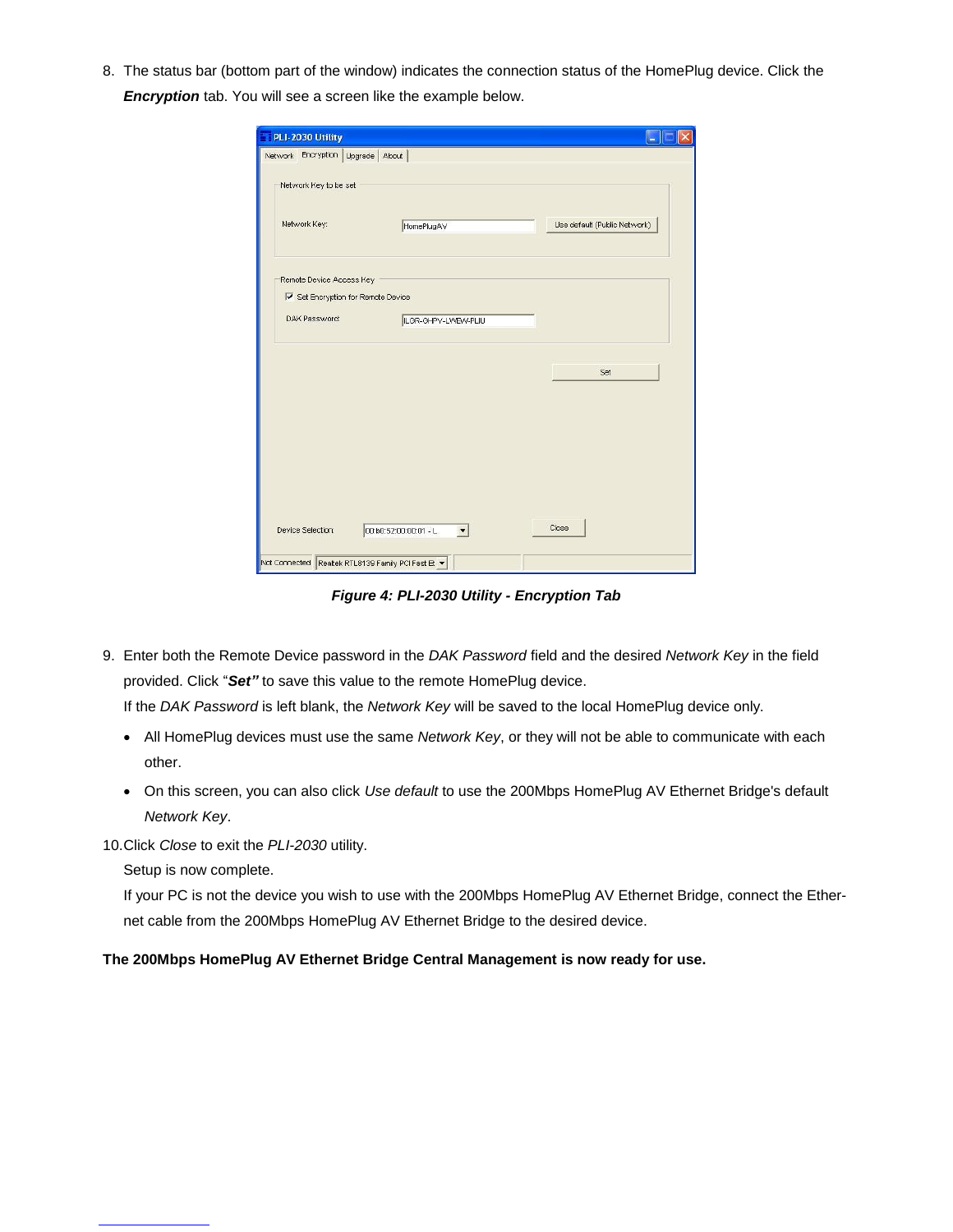This section describes how to use Security button for configuration in the following situations:

### **Creating a new security network (Network AB)**

Two unassociated adapters (a & b) are forming a new network. (Network AB)



The procedure is as follows:

- 1. Press and hold the security button on the adapter (a) for 10 seconds and release it when device LED auto reboots.
- 2. Press and hold the security button on the adapter (b) for 10 seconds and release it when device LED auto reboots.
- 3. Press and hold the security button on the adapter (a) for 2 seconds then release.
- 4. The **Power** LED on adapter (a) starts to flash.
- 5. Press and hold the security button on the adapter (b) for 2 seconds then release.
- 6. The **Power** LED on adapter (b) starts to flash.
- 7. After a few seconds, the flashing Power LEDs should stop blink. The new group has now created and configuration is successful.



#### *Note*

After pressing security button on adapter (a), user has 120 seconds to press adapter (b) and forming a new group.



#### *Note*

Security network allows maximum of two devices only. If user would like to create groups with more than two devices. Please use utility and simply assign different Network ID.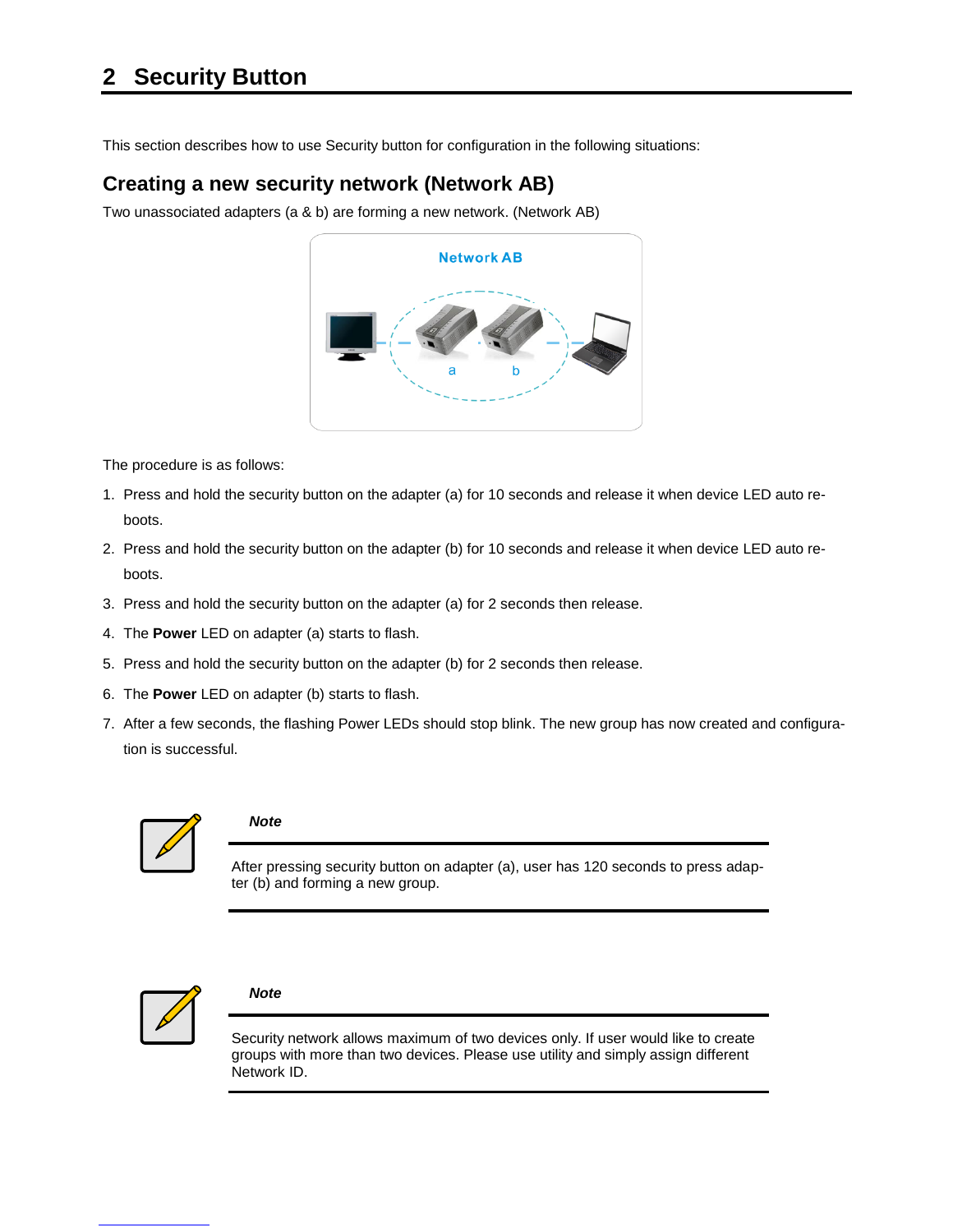### **3** Operation

Operation is completely automatic, and no user intervention is required.

If your HomePlug devices have difficulty communicating with each other, check the following:

- Each HomePlug device must use the same **Network Key**. You may use the *Encryption* tab of the *PLI-2030* utility to assign a **Network Key** to other HomePlug devices.
- **200Mbps HomePlug AV Ethernet Bridge** works better when plugged into the wall socket. Connect the **200Mbps HomePlug AV Ethernet Bridge** into the power strip or surge protectors may degrade the network performance.